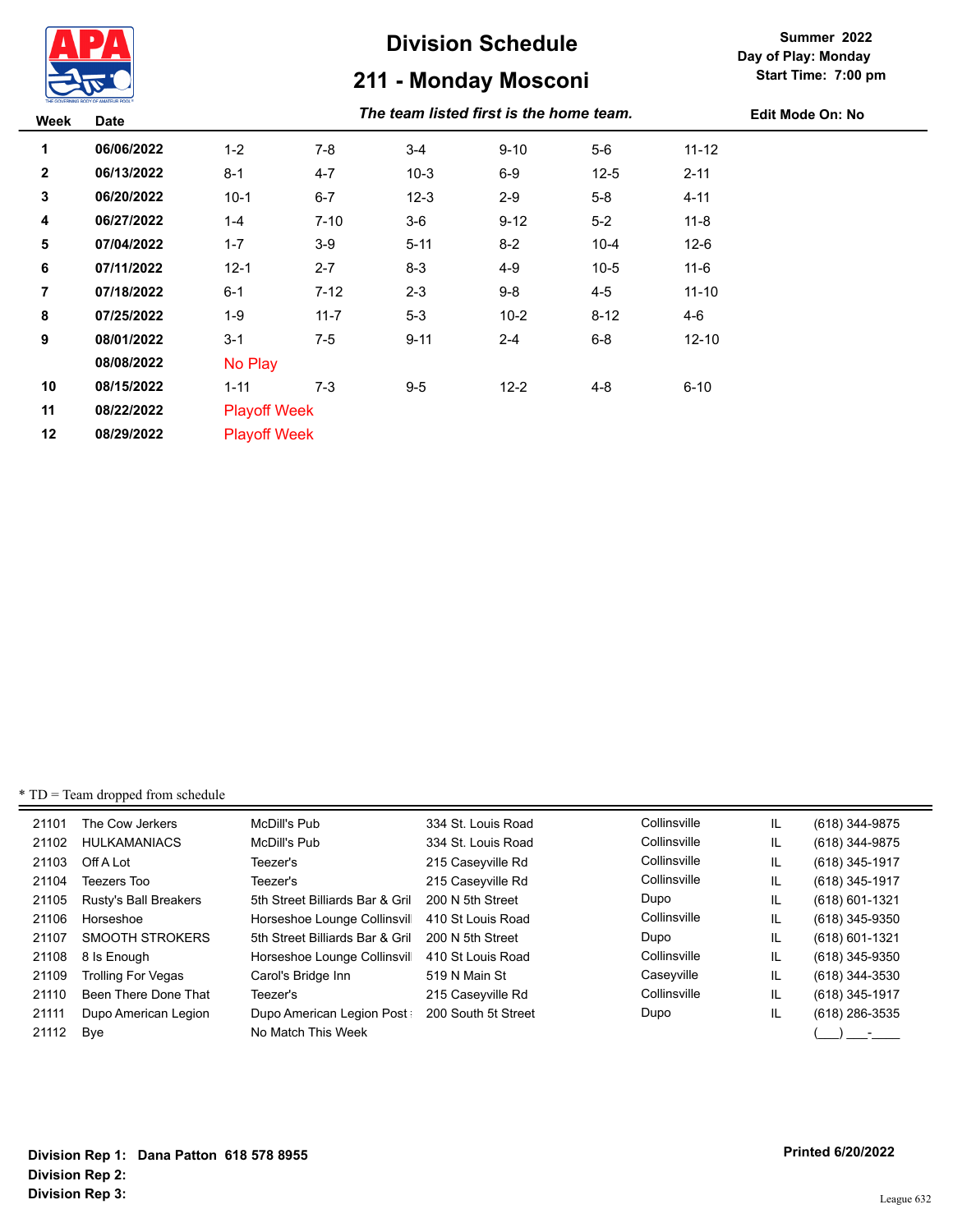

# **221 - Tuesday Rempe**

**Summer 2022 Day of Play: Tuesday Start Time: 7:00 pm**

*The team listed first is the home team.* **Week Date Edit Mode On: No**

| 05/31/2022 | $1 - 2$ | $5-6$   | $3-4$                                      | $7-8$   |
|------------|---------|---------|--------------------------------------------|---------|
| 06/07/2022 | $8 - 1$ | $6-3$   | $4 - 5$                                    | $2 - 7$ |
| 06/14/2022 | $5 - 1$ | $3-8$   | $7-4$                                      | $2 - 6$ |
| 06/21/2022 | $1 - 3$ | $8-5$   | $6-7$                                      | $4 - 2$ |
| 06/28/2022 | $1 - 4$ | $7-5$   | $3-2$                                      | $6-8$   |
| 07/05/2022 | $7 - 1$ | $2 - 8$ | $5 - 3$                                    | $4 - 6$ |
| 07/12/2022 | $1-6$   | $2 - 5$ | $3 - 7$                                    | $8 - 4$ |
| 07/19/2022 | $2 - 1$ | $6-5$   | $4 - 3$                                    | $8 - 7$ |
| 07/26/2022 | $1-8$   | $3-6$   | $5 - 4$                                    | $7-2$   |
| 08/02/2022 | $1-5$   | $8-3$   | 4-7                                        | $6-2$   |
| 08/09/2022 | No Play |         |                                            |         |
| 08/16/2022 | $3 - 1$ | $5-8$   | 7-6                                        | $2 - 4$ |
| 08/23/2022 |         |         |                                            |         |
| 08/30/2022 |         |         |                                            |         |
|            |         |         | <b>Playoff Week</b><br><b>Playoff Week</b> |         |

| 22101 | <b>Hillbilly Hustlers</b>   | St Clair Bowl           | 5950 Old Collinsville Road | <b>Fairview Heights</b> | IL | (618) 632-2400 |
|-------|-----------------------------|-------------------------|----------------------------|-------------------------|----|----------------|
| 22102 | Dive Bar                    | The Dive Bar            | 10234 Lincoln Trail        | <b>Fairview Hgts</b>    | IL | (618) 213-6300 |
|       | 22103 Straight Jacket Posse | Carol's Bridge Inn      | 519 N Main St              | Caseyville              | IL | (618) 344-3530 |
| 22104 | Pocket Eights               | The Hut                 | 130 Behrens Ave.           | O'Fallon                | IL | (618) 628-0924 |
|       | 22105 Cues Your Daddy?      | <b>VFW-Collinsville</b> | 1234 Vandalia              | Collinsville            | IL | (618) 344-7195 |
| 22106 | Can't Beat Luck             | Fairview Inn            | 10002 Old Lincoln Trail    | Fairview Hts.           | IL | (618) 398-5631 |
| 22107 | Drift Wood                  | Teezer's                | 215 Caseyville Rd          | Collinsville            | IL | (618) 345-1917 |
| 22108 | Veni, Vidi, Vici            | Teezer's                | 215 Caseyville Rd          | Collinsville            | IL | (618) 345-1917 |
|       |                             |                         |                            |                         |    |                |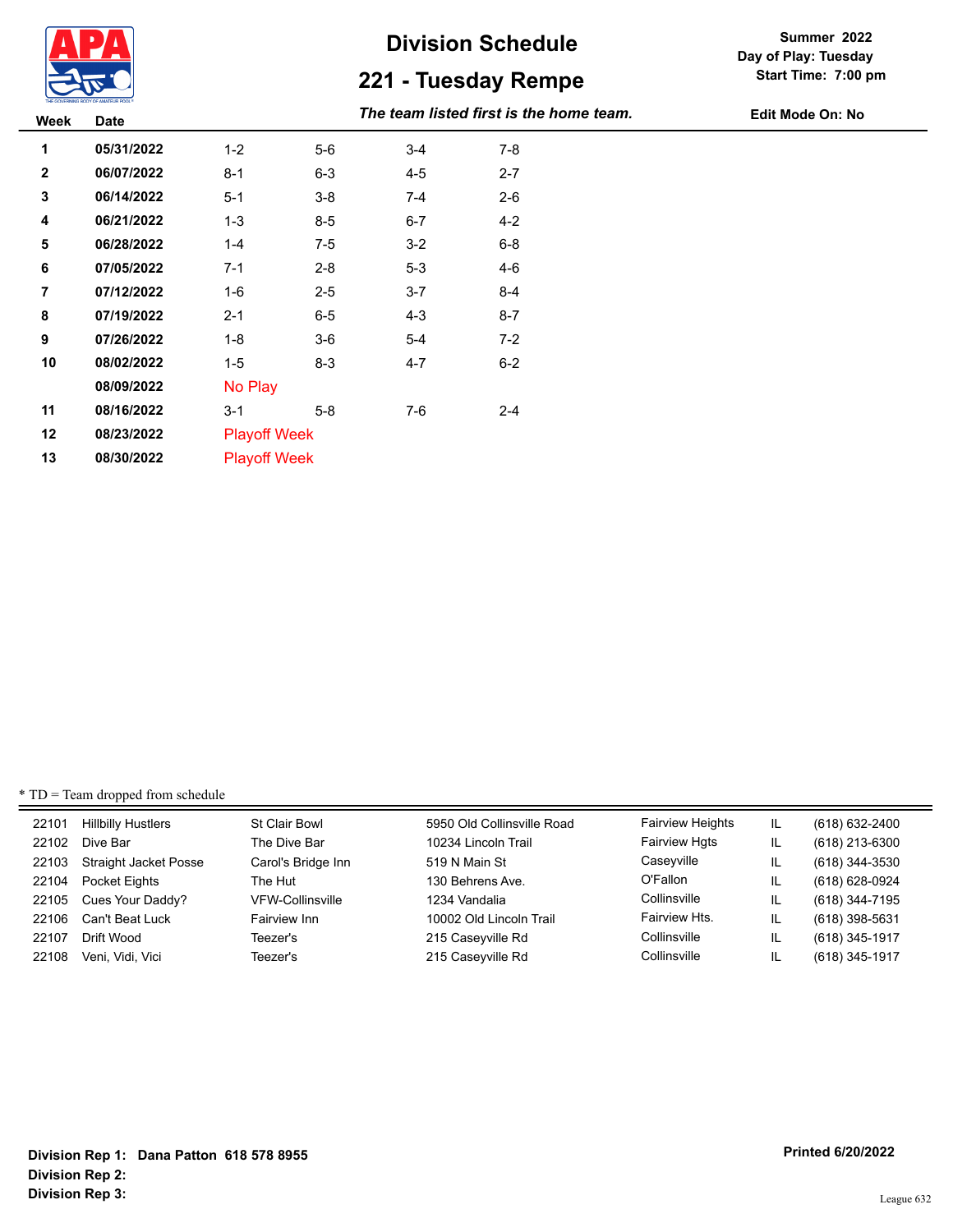

# **231 - Wednesday Hall**

**Summer 2022 Day of Play: Wednesday Start Time: 7:00 pm**

| Week           | <b>Date</b> |                     | The team listed first is the home team. | <b>Edit Mode On: No</b> |         |          |  |
|----------------|-------------|---------------------|-----------------------------------------|-------------------------|---------|----------|--|
| 1              | 06/01/2022  | $1 - 2$             | $3 - 4$                                 | $5-6$                   | $7 - 8$ | $9 - 10$ |  |
| $\overline{2}$ | 06/08/2022  | $10 - 7$            | $9 - 4$                                 | $3-6$                   | $1 - 8$ | $5-2$    |  |
| 3              | 06/15/2022  | $1 - 6$             | $4 - 7$                                 | $9 - 2$                 | $5-3$   | $8 - 10$ |  |
| 4              | 06/22/2022  | $6 - 10$            | $1 - 4$                                 | $3 - 2$                 | $7-5$   | $9-8$    |  |
| 5              | 06/29/2022  | 7-6                 | $5 - 4$                                 | $10-1$                  | $3-9$   | $2 - 8$  |  |
| 6              | 07/06/2022  | $9-6$               | $4 - 10$                                | $2 - 7$                 | $5 - 1$ | $8-3$    |  |
| 7              | 07/13/2022  | $1-9$               | $7-3$                                   | $10-5$                  | $6 - 2$ | $4 - 8$  |  |
| 8              | 07/20/2022  | $1 - 7$             | $8-6$                                   | $10-3$                  | $5-9$   | $4 - 2$  |  |
| 9              | 07/27/2022  | $3 - 1$             | $2 - 10$                                | $9 - 7$                 | $8-5$   | $6 - 4$  |  |
| 10             | 08/03/2022  | $2 - 1$             | $4 - 3$                                 | $6-5$                   | $8 - 7$ | $10-9$   |  |
|                | 08/10/2022  | No Play             |                                         |                         |         |          |  |
| 11             | 08/17/2022  | $7 - 10$            | $4-9$                                   | $6-3$                   | $8 - 1$ | $2 - 5$  |  |
| 12             | 08/24/2022  | <b>Playoff Week</b> |                                         |                         |         |          |  |
| 13             | 08/31/2022  | <b>Playoff Week</b> |                                         |                         |         |          |  |

| 23101 | Buddah&TheDeepThinkers | Carol's Bridge Inn          | 519 N Main St           | Caseyville    | IL | (618) 344-3530 |
|-------|------------------------|-----------------------------|-------------------------|---------------|----|----------------|
| 23102 | That's What We Do      | Carol's Bridge Inn          | 519 N Main St           | Caseyville    | IL | (618) 344-3530 |
| 23103 | All About Those 8s     | Teezer's                    | 215 Caseyville Rd       | Collinsville  | IL | (618) 345-1917 |
| 23104 | <b>Shot Callers</b>    | Teezer's                    | 215 Caseyville Rd       | Collinsville  | IL | (618) 345-1917 |
| 23105 | Undercover 7s          | Horseshoe Lounge Collinsvil | 410 St Louis Road       | Collinsville  | IL | (618) 345-9350 |
| 23106 | Let The Sparks Fly     | Horseshoe Lounge Collinsvil | 410 St Louis Road       | Collinsville  | IL | (618) 345-9350 |
| 23107 | 8 Up                   | Fairview Inn                | 10002 Old Lincoln Trail | Fairview Hts. | IL | (618) 398-5631 |
| 23108 | Rack Reapers           | The Hut                     | 130 Behrens Ave.        | O'Fallon      | IL | (618) 628-0924 |
| 23109 | The Long Shots         | Teezer's                    | 215 Caseyville Rd       | Collinsville  | IL | (618) 345-1917 |
| 23110 | Cream Of The Crop      | Carol's Bridge Inn          | 519 N Main St           | Caseyville    | IL | (618) 344-3530 |
|       |                        |                             |                         |               |    |                |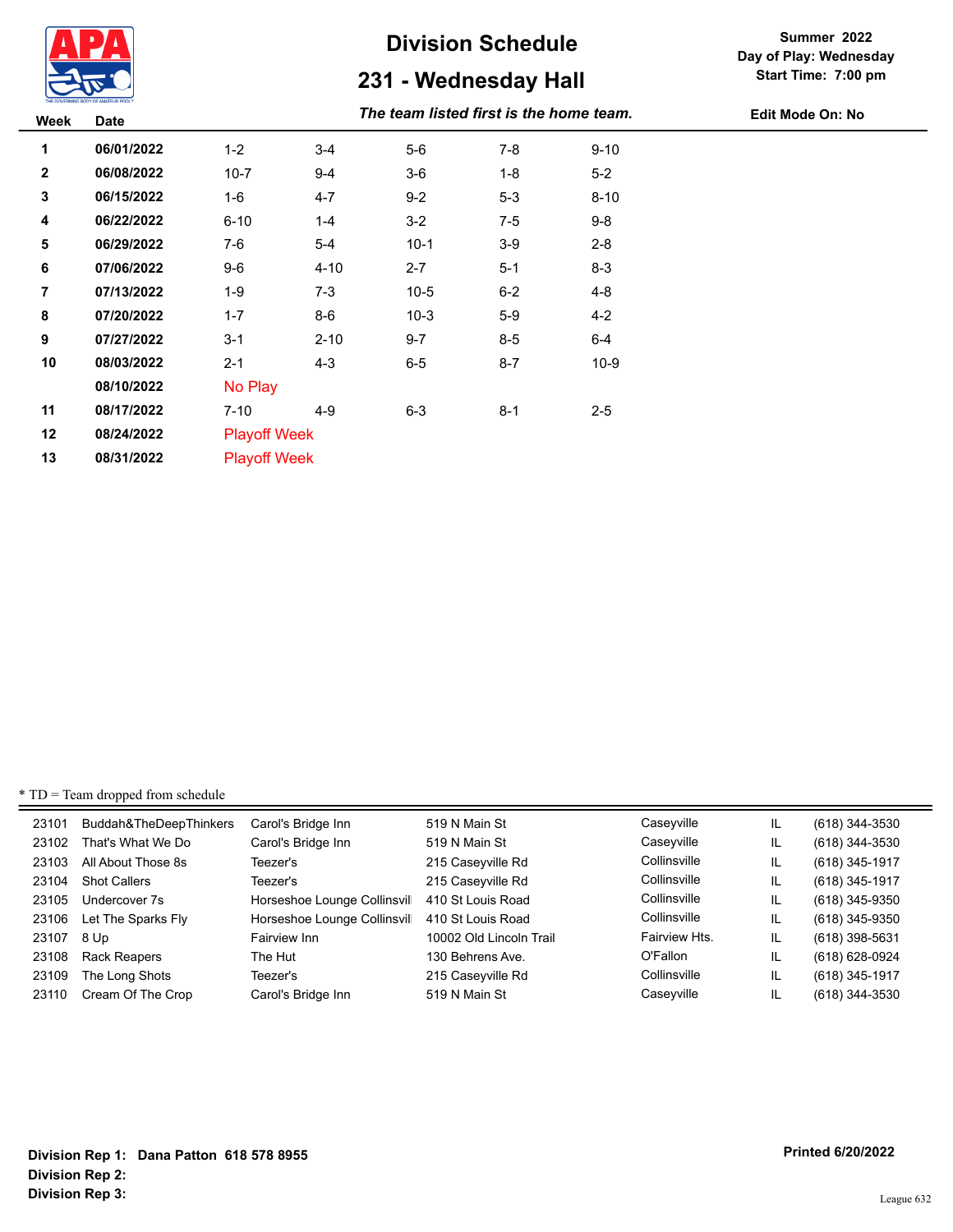

# **242 - Thursday Varner DJ 8-Ball**

**Summer 2022 Day of Play: Thursday Start Time: 7:00 pm**

**The team listed first is the home team. Edit Mode On: Date Date Date Date Date Date Date Date Date Date Date Date Date Date Date Date Date Date Date Date Date Date Date Da** 

| <b>VVCCN</b>   | Dalt       |                     |         |         |         |  |
|----------------|------------|---------------------|---------|---------|---------|--|
| 1              | 06/02/2022 | $1 - 2$             | $5-6$   | $3 - 4$ | $7-8$   |  |
| $\mathbf{2}$   | 06/09/2022 | $8 - 1$             | $6 - 3$ | $4 - 5$ | $2 - 7$ |  |
| 3              | 06/16/2022 | $5 - 1$             | $3-8$   | $7-4$   | $2-6$   |  |
| 4              | 06/23/2022 | $1 - 3$             | $8-5$   | $6-7$   | $4 - 2$ |  |
| 5              | 06/30/2022 | $1 - 4$             | $7-5$   | $3 - 2$ | $6-8$   |  |
| 6              | 07/07/2022 | $7-1$               | $2 - 8$ | $5 - 3$ | $4-6$   |  |
| $\overline{7}$ | 07/14/2022 | $1-6$               | $5-2$   | $3 - 7$ | $8 - 4$ |  |
| 8              | 07/21/2022 | $2 - 1$             | $6-5$   | $4 - 3$ | $8 - 7$ |  |
| 9              | 07/28/2022 | $1 - 8$             | $3-6$   | $5-4$   | $7-2$   |  |
| 10             | 08/04/2022 | $1-5$               | $8-3$   | 4-7     | $6-2$   |  |
|                | 08/11/2022 | No Play             |         |         |         |  |
| 11             | 08/18/2022 | $3 - 1$             | $5-8$   | 7-6     | $2 - 4$ |  |
| 12             | 08/25/2022 | <b>Playoff Week</b> |         |         |         |  |
| 13             | 09/01/2022 | <b>Playoff Week</b> |         |         |         |  |
|                |            |                     |         |         |         |  |

\* TD = Team dropped from schedule

| Caseyville<br>Carol's Bridge Inn<br>24202 Smok-N & Drink-N<br>519 N Main St<br>IL<br>(618) 344-3530<br>Caseyville<br>Carol's Bridge Inn<br>24203 Can't Beat'm Join'em<br>519 N Main St<br>IL<br>(618) 344-3530<br>Caseyville<br>Carol's Bridge Inn<br>519 N Main St<br>IL<br>The Trolls<br>(618) 344-3530<br>24204<br>Caseyville<br>Carol's Bridge Inn<br>519 N Main St<br>24205 Andy Pool<br>IL<br>(618) 344-3530<br><b>Fairview Heights</b><br>IL<br>St Clair Bowl<br>5950 Old Collinsville Road<br>Shooters<br>(618) 632-2400<br>O'Fallon<br>127 E. First Street<br><b>Multiple Poolsonalities</b><br>The Outdoorsman Lounge<br>IL<br>(618) 622-1354<br>O Fallon<br>Unnecessary English<br>130 Behrens<br>IL<br>(618) 628-0924<br>The Hut | 24201 | Red Hot | Carol's Bridge Inn | 519 N Main St | Caseyville | IL | (618) 344-3530 |
|----------------------------------------------------------------------------------------------------------------------------------------------------------------------------------------------------------------------------------------------------------------------------------------------------------------------------------------------------------------------------------------------------------------------------------------------------------------------------------------------------------------------------------------------------------------------------------------------------------------------------------------------------------------------------------------------------------------------------------------------|-------|---------|--------------------|---------------|------------|----|----------------|
|                                                                                                                                                                                                                                                                                                                                                                                                                                                                                                                                                                                                                                                                                                                                              |       |         |                    |               |            |    |                |
|                                                                                                                                                                                                                                                                                                                                                                                                                                                                                                                                                                                                                                                                                                                                              |       |         |                    |               |            |    |                |
|                                                                                                                                                                                                                                                                                                                                                                                                                                                                                                                                                                                                                                                                                                                                              |       |         |                    |               |            |    |                |
|                                                                                                                                                                                                                                                                                                                                                                                                                                                                                                                                                                                                                                                                                                                                              |       |         |                    |               |            |    |                |
|                                                                                                                                                                                                                                                                                                                                                                                                                                                                                                                                                                                                                                                                                                                                              | 24206 |         |                    |               |            |    |                |
|                                                                                                                                                                                                                                                                                                                                                                                                                                                                                                                                                                                                                                                                                                                                              | 24207 |         |                    |               |            |    |                |
|                                                                                                                                                                                                                                                                                                                                                                                                                                                                                                                                                                                                                                                                                                                                              | 24208 |         |                    |               |            |    |                |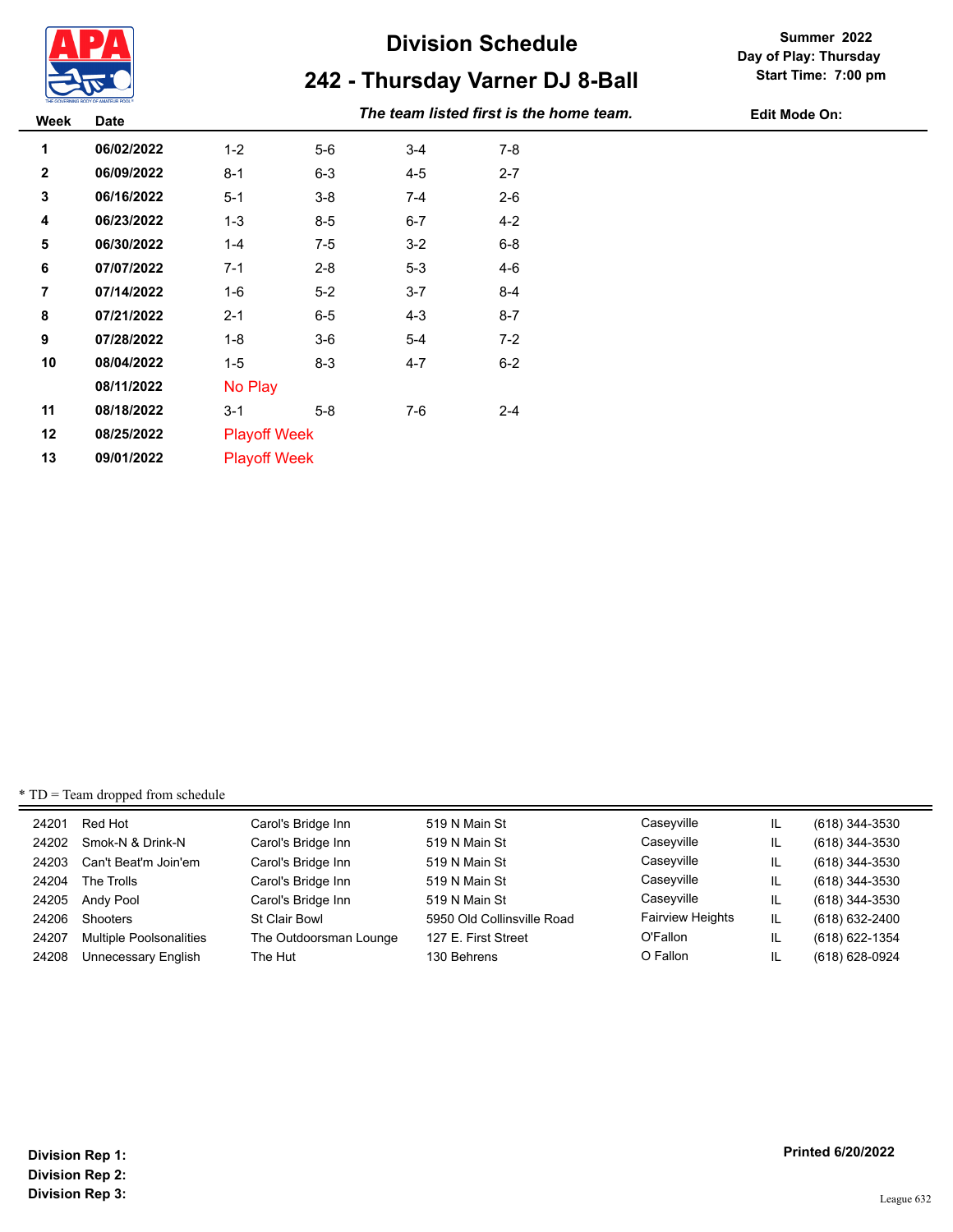

# **244 - Thursday Parica DJ 8-Ball**

**Summer 2022 Day of Play: Thursday Start Time: 7:00 pm**

*The team listed first is the home team.* **Week Date Edit Mode On: No**

| 1              | 06/02/2022 | $1 - 2$             | $3 - 4$ | $5-6$   |  |
|----------------|------------|---------------------|---------|---------|--|
| $\mathbf{2}$   | 06/09/2022 | $4 - 1$             | $2 - 5$ | $6-3$   |  |
| 3              | 06/16/2022 | $1-6$               | $5 - 3$ | $4 - 2$ |  |
| 4              | 06/23/2022 | $3 - 1$             | $2-6$   | $5 - 4$ |  |
| 5              | 06/30/2022 | 1-5                 | $3 - 2$ | $6-4$   |  |
| 6              | 07/07/2022 | $2 - 1$             | $4 - 3$ | $6-5$   |  |
| $\overline{7}$ | 07/14/2022 | $1 - 4$             | $5-2$   | $3-6$   |  |
| 8              | 07/21/2022 | $6 - 1$             | $3-5$   | $2 - 4$ |  |
| 9              | 07/28/2022 | $1 - 3$             | $6 - 2$ | $4 - 5$ |  |
| 10             | 08/04/2022 | $5 - 1$             | $2 - 3$ | $4-6$   |  |
|                | 08/11/2022 | No Play             |         |         |  |
| 11             | 08/18/2022 | $1-2$               | $3 - 4$ | $5-6$   |  |
| $12 \,$        | 08/25/2022 | <b>Playoff Week</b> |         |         |  |
| 13             | 09/01/2022 | <b>Playoff Week</b> |         |         |  |
|                |            |                     |         |         |  |

| 24401 Safety First         | 5th Street Billiards Bar & Gril 200 N 5th Street | Dupo | IL | (618) 601-1321 |
|----------------------------|--------------------------------------------------|------|----|----------------|
| 24402 Nice Rack            | 5th Street Billiards Bar & Gril 200 N 5th Street | Dupo | IL | (618) 601-1321 |
| 24403 Bank'n 4 Shapes      | 5th Street Billiards Bar & Gril 200 N 5th Street | Dupo | IL | (618) 601-1321 |
| 24404 Corner Pocket        | 5th Street Billiards Bar & Gril 200 N 5th Street | Dupo | IL | (618) 601-1321 |
| 24405 5th Street Players   | 5th Street Billiards Bar & Gril 200 N 5th Street | Dupo | IL | (618) 601-1321 |
| 24406 Dupo American Legion | Dupo American Legion Post: 200 South 5t Street   | Dupo | IL | (618) 286-3535 |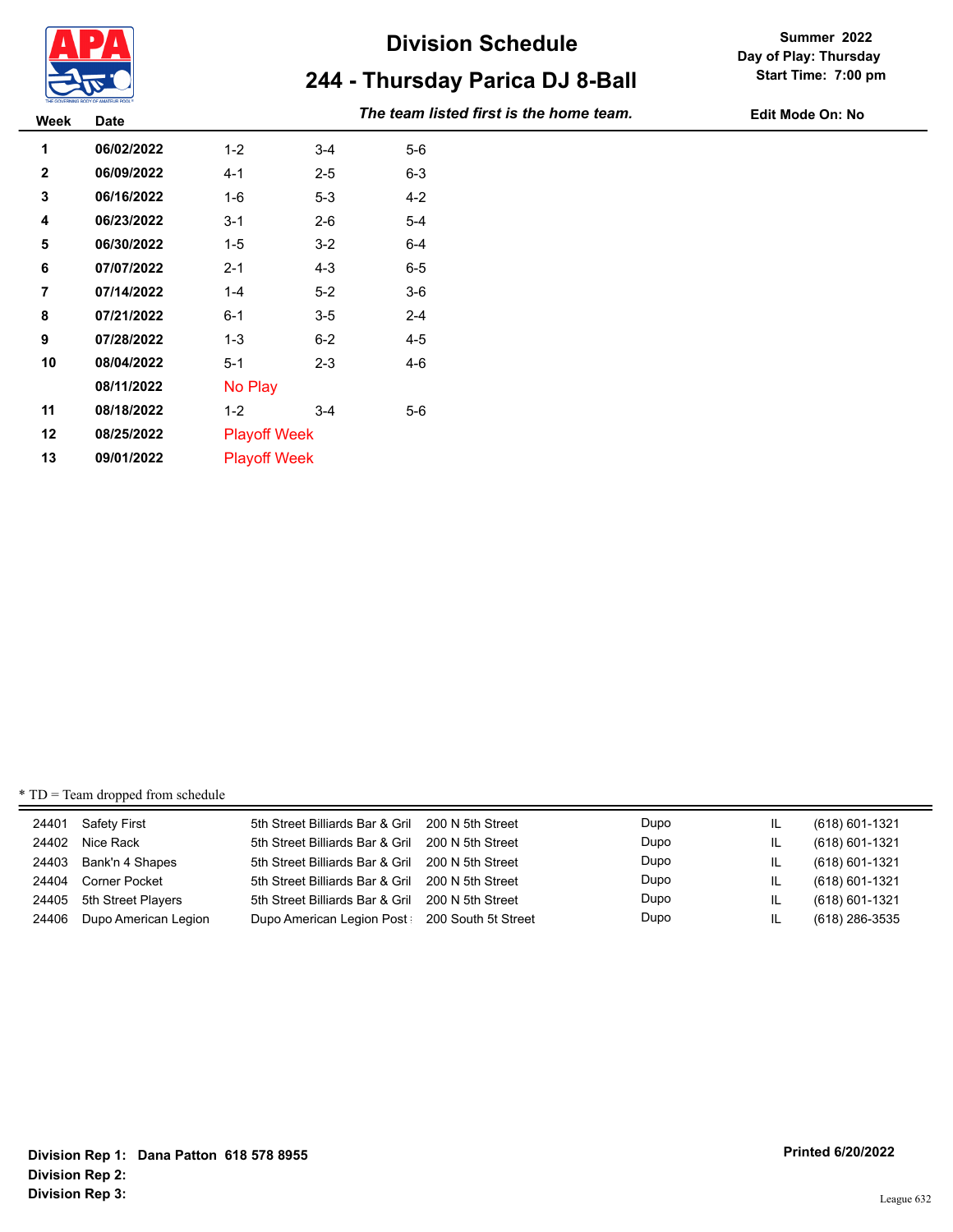

### **246 - Rossman DJ 8-Ball**

**Summer 2022 Day of Play: Thursday Start Time: 7:00 pm**

*The team listed first is the home team.* **Week Date Edit Mode On: No**

| ,,,,,,         | wuw        |                     |         |         |         |  |
|----------------|------------|---------------------|---------|---------|---------|--|
| 1              | 06/02/2022 | $1 - 2$             | $5-6$   | $3 - 4$ | $7-8$   |  |
| $\mathbf{2}$   | 06/09/2022 | $8 - 1$             | $6 - 3$ | $4 - 5$ | $2 - 7$ |  |
| 3              | 06/16/2022 | $1 - 3$             | $5-8$   | $6 - 7$ | $4 - 2$ |  |
| 4              | 06/23/2022 | $5 - 1$             | $3-8$   | $7-4$   | $2 - 6$ |  |
| 5              | 06/30/2022 | $1-6$               | $5-2$   | $3 - 7$ | $8 - 4$ |  |
| 6              | 07/07/2022 | $7 - 1$             | $2 - 8$ | $5 - 3$ | 4-6     |  |
| $\overline{7}$ | 07/14/2022 | $1 - 4$             | $5 - 7$ | $3 - 2$ | $6-8$   |  |
| 8              | 07/21/2022 | $1-8$               | $7-2$   | $3-5$   | $6-4$   |  |
| 9              | 07/28/2022 | $2 - 1$             | $6-5$   | $4 - 3$ | $8 - 7$ |  |
| 10             | 08/04/2022 | $1-5$               | $8-3$   | $4 - 7$ | $6-2$   |  |
|                | 08/11/2022 | No Play             |         |         |         |  |
| 11             | 08/18/2022 | $3 - 1$             | $8 - 5$ | 7-6     | $2 - 4$ |  |
| 12             | 08/25/2022 | <b>Playoff Week</b> |         |         |         |  |
| 13             | 09/01/2022 | <b>Playoff Week</b> |         |         |         |  |
|                |            |                     |         |         |         |  |

\* TD = Team dropped from schedule

| 24601 | Not In My House         | Teezer's                    | 215 Caseyville Rd   | Collinsville        | IL | (618) 345-1917 |
|-------|-------------------------|-----------------------------|---------------------|---------------------|----|----------------|
|       | 24602 Crystal's Minions | Teezer's                    | 215 Caseyville Rd   | Collinsville        | IL | (618) 345-1917 |
| 24603 | 8 Balls Of Fire         | Horseshoe Lounge Collinsvil | 410 St Louis Road   | Collinsville        | IL | (618) 345-9350 |
| 24604 | House Shark             | Horseshoe Lounge Collinsvil | 410 St Louis Road   | Collinsville        | IL | (618) 345-9350 |
| 24605 | Feeling Lucky           | Patrick's                   | 2900 Nameoki Rd     | <b>Granite City</b> | IL | (618) 501-1818 |
|       | 24606 Salty Nutz        | Disabled American Verans A  | 3400 Century Drive  | <b>Granite City</b> | IL | (618) 876-7816 |
| 24607 | Hakuna Matata           | Ken's Lounge                | 1539 E. 20th Street | <b>Granite City</b> | IL | (618) 876-0510 |
| 24608 | Comin 4 da \$           | Trackside Bar & Grill       | 100 Joe Street      | Collinsville        | IL | (618) 344-9116 |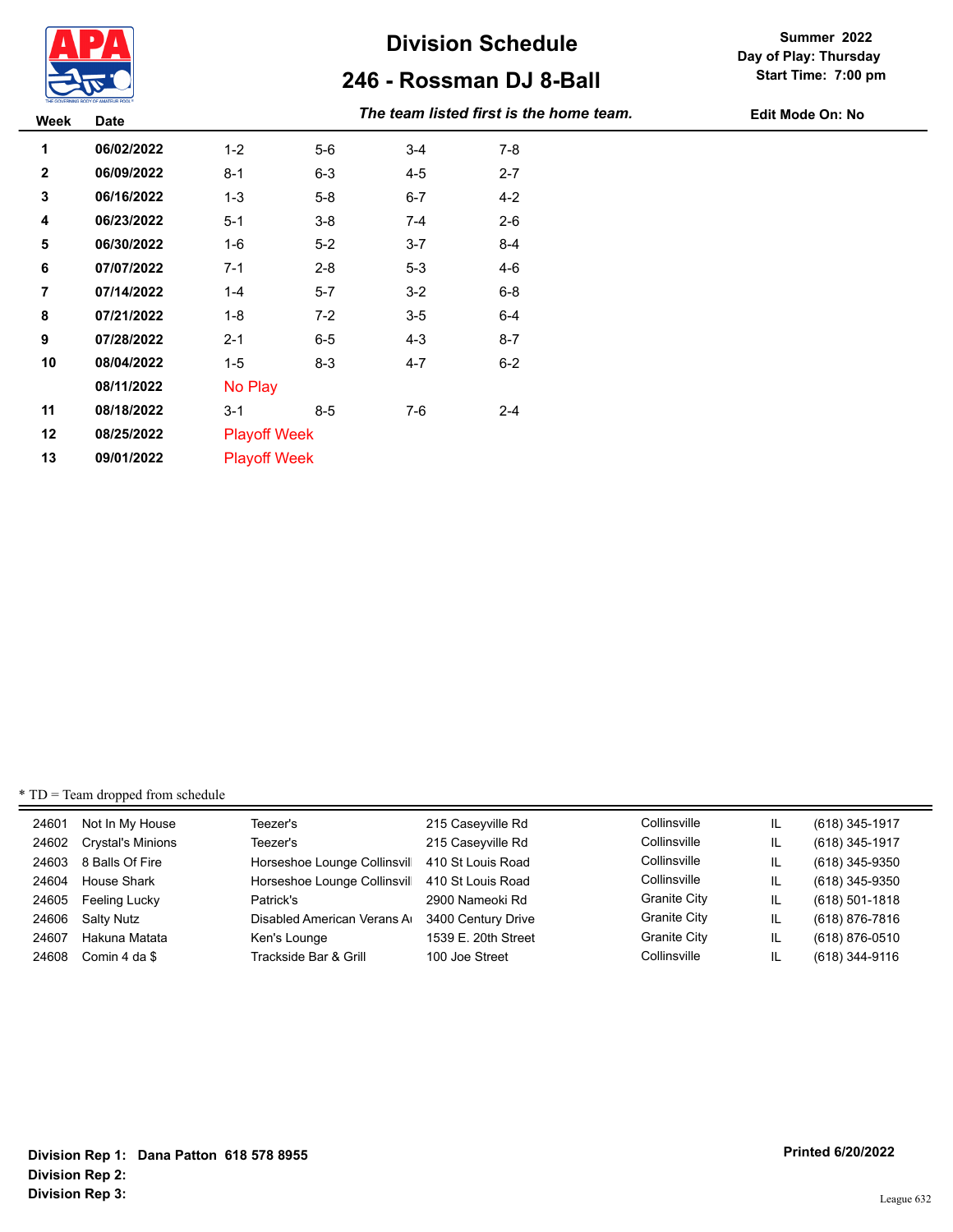

# **270 - Sunday Bell DJ 8-Ball Division Schedule**

*The team listed first is the home team.* **Week Date Edit Mode On: No**

| 110CM          | Dalc       |                     |         |         |         |  |
|----------------|------------|---------------------|---------|---------|---------|--|
| 1              | 06/05/2022 | $1 - 2$             | $5-6$   | $3 - 4$ | $7 - 8$ |  |
| $\mathbf{2}$   | 06/12/2022 | $8 - 1$             | $6-3$   | $4 - 5$ | $2 - 7$ |  |
| 3              | 06/19/2022 | $5 - 1$             | $3-8$   | $7 - 4$ | $2-6$   |  |
| 4              | 06/26/2022 | $1 - 3$             | $8-5$   | $6-7$   | $4 - 2$ |  |
| 5              | 07/03/2022 | $1 - 4$             | $5 - 7$ | $3 - 2$ | $8-6$   |  |
| 6              | 07/10/2022 | $7 - 1$             | $2 - 8$ | $5-3$   | $4-6$   |  |
| $\overline{7}$ | 07/17/2022 | $1 - 6$             | $5-2$   | $3 - 7$ | $8 - 4$ |  |
| 8              | 07/24/2022 | $2 - 1$             | $6-5$   | $4 - 3$ | $8 - 7$ |  |
| 9              | 07/31/2022 | $1 - 8$             | $3-6$   | $5 - 4$ | $7-2$   |  |
|                | 08/07/2022 | No Play             |         |         |         |  |
| 10             | 08/14/2022 | $1-5$               | $8 - 3$ | $4 - 7$ | $6 - 2$ |  |
| 11             | 08/21/2022 | <b>Playoff Week</b> |         |         |         |  |
| 12             | 08/28/2022 | <b>Playoff Week</b> |         |         |         |  |

### \* TD = Team dropped from schedule

|           | 27001 Pool Wizards           | 5th Street Billiards Bar & Gril 200 N 5th Street |                  | Dupo | IL | (618) 601-1321 |
|-----------|------------------------------|--------------------------------------------------|------------------|------|----|----------------|
|           | 27002 Right Table Wrong Idea | 5th Street Billiards Bar & Gril                  | 200 N 5th Street | Dupo | IL | (618) 601-1321 |
|           | 27003 The Magnificent 7      | 5th Street Billiards Bar & Gril 200 N 5th Street |                  | Dupo | IL | (618) 601-1321 |
|           | 27004 RACK PACK              | 5th Street Billiards Bar & Gril 200 N 5th Street |                  | Dupo | IL | (618) 601-1321 |
|           | 27005 LONG SHOTS             | 5th Street Billiards Bar & Gril 200 N 5th Street |                  | Dupo | IL | (618) 601-1321 |
| 27006     | LaFrank                      | 5th Street Billiards Bar & Gril 200 N 5th Street |                  | Dupo | IL | (618) 601-1321 |
| 27007     | Stroke Don't Choke           | 5th Street Billiards Bar & Gril                  | 200 N 5th Street | Dupo | IL | (618) 601-1321 |
| 27008 Bye |                              | No Match This Week                               |                  |      |    |                |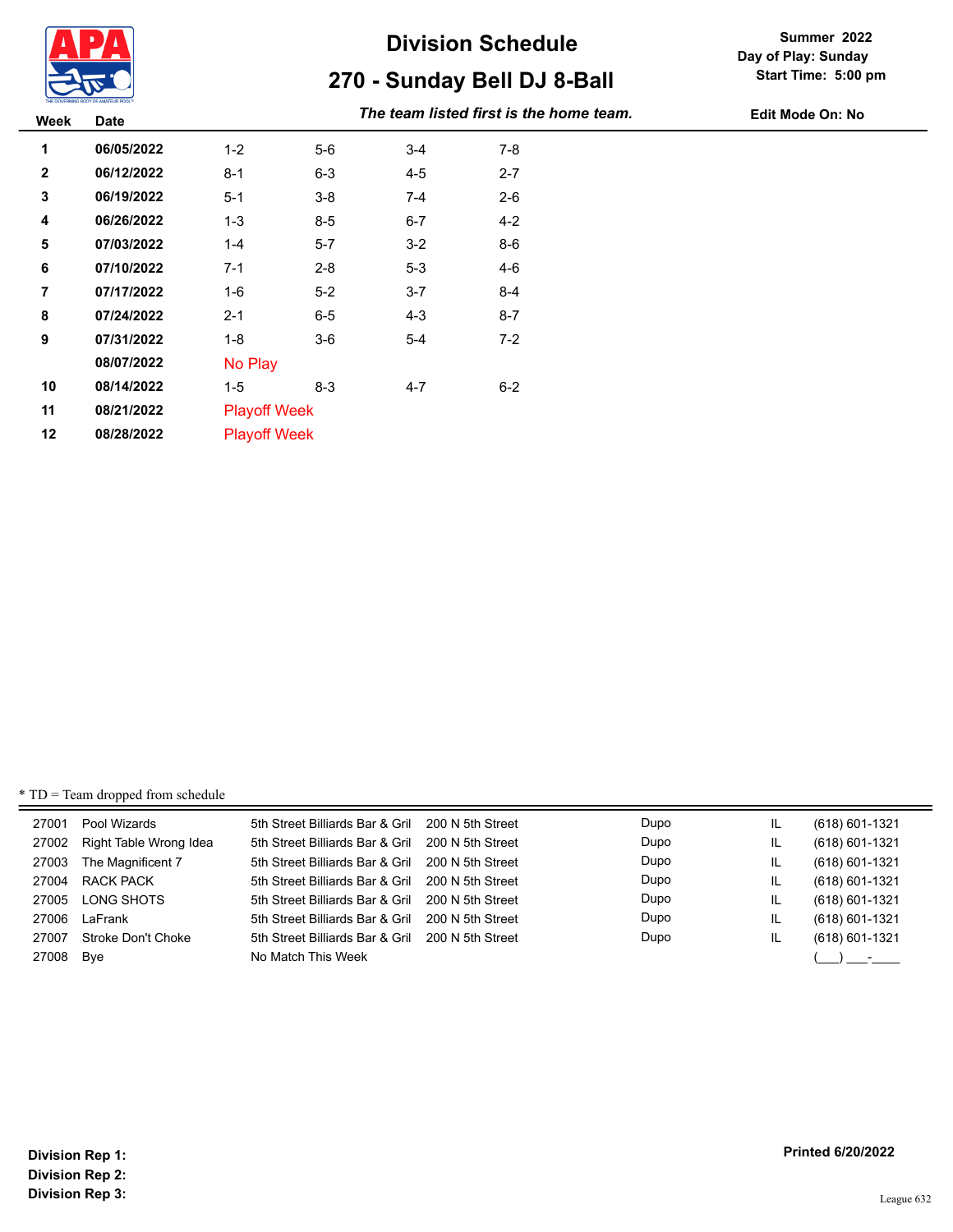

### **Summer 2022 Day of Play: Sunday Start Time: 5:00 pm**

**272 - Sunday Laurance DJ 8-Ball**

**The team listed first is the home team. Edit Mode On: No** 

| <b>vveen</b>   | Dale       |                     |         |         |         |  |
|----------------|------------|---------------------|---------|---------|---------|--|
| 1              | 06/05/2022 | $1 - 2$             | $5-6$   | $3 - 4$ | $7 - 8$ |  |
| $\mathbf{2}$   | 06/12/2022 | $8 - 1$             | $6-3$   | $4 - 5$ | $2 - 7$ |  |
| 3              | 06/19/2022 | $5 - 1$             | $3-8$   | $7 - 4$ | $2-6$   |  |
| 4              | 06/26/2022 | $1 - 3$             | $8-5$   | $6 - 7$ | $4 - 2$ |  |
| 5              | 07/03/2022 | $1 - 4$             | $5 - 7$ | $3 - 2$ | $8-6$   |  |
| 6              | 07/10/2022 | $7 - 1$             | $2 - 8$ | $5-3$   | $4-6$   |  |
| $\overline{7}$ | 07/17/2022 | $1 - 6$             | $5-2$   | $3 - 7$ | 8-4     |  |
| 8              | 07/24/2022 | $2 - 1$             | $6-5$   | $4 - 3$ | $8 - 7$ |  |
| 9              | 07/31/2022 | $1 - 8$             | $3-6$   | 5-4     | $7-2$   |  |
|                | 08/07/2022 | No Play             |         |         |         |  |
| 10             | 08/14/2022 | $1 - 5$             | $8 - 3$ | $4 - 7$ | $6 - 2$ |  |
| 11             | 08/21/2022 | <b>Playoff Week</b> |         |         |         |  |
| 12             | 08/28/2022 | <b>Playoff Week</b> |         |         |         |  |

### \* TD = Team dropped from schedule

| 27201 | <b>Negative Reinforcement</b> | Carol's Bridge Inn | 519 N Main St           | Caseyville    | IL | (618) 344-3530 |
|-------|-------------------------------|--------------------|-------------------------|---------------|----|----------------|
| 27202 | Wheels, Inc.                  | Carol's Bridge Inn | 519 N Main St           | Caseyville    | IL | (618) 344-3530 |
| 27203 | The Challengers               | Carol's Bridge Inn | 519 N Main St           | Caseyville    | IL | (618) 344-3530 |
| 27204 | Chalk Is Free                 | Carol's Bridge Inn | 519 N Main St           | Caseyville    | IL | (618) 344-3530 |
| 27205 | <b>Ball Smashers</b>          | Carol's Bridge Inn | 519 N Main St           | Caseyville    | IL | (618) 344-3530 |
| 27206 | <b>Smooth Operators</b>       | Fairview Inn       | 10002 Old Lincoln Trail | Fairview Hts. | IL | (618) 398-5631 |
| 27207 | Nervous Racks                 | Fairview Inn       | 10002 Old Lincoln Trail | Fairview Hts. | IL | (618) 398-5631 |
| 27208 | Cervezas                      | Fairview Inn       | 10002 Old Lincoln Trail | Fairview Hts. | IL | (618) 398-5631 |

**Division Rep 1: Dana Patton 618 578 8955 Division Rep 2: Division Rep 3:** 

### **Printed 6/20/2022**

League 632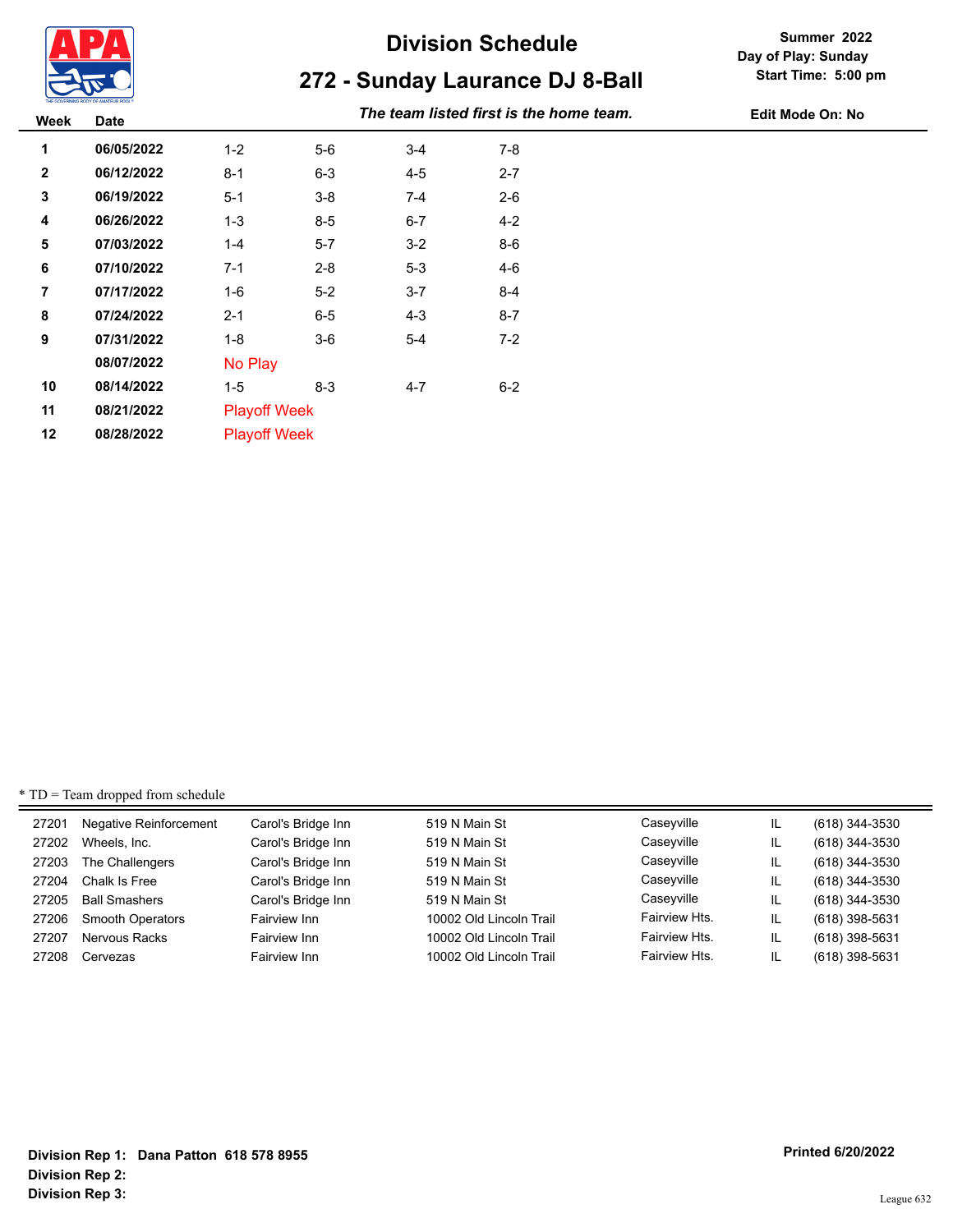

# **274 - Sunday Massey DJ 8-Ball**

**Summer 2022 Day of Play: Sunday Start Time: 5:00 pm**

**The team listed first is the home team. Edit Mode On: No** 

| <b>VVCCN</b>   | Dalt       |                     |         |         |         |  |
|----------------|------------|---------------------|---------|---------|---------|--|
| 1              | 06/05/2022 | $1 - 2$             | $5-6$   | 3-4     | $7 - 8$ |  |
| $\mathbf{2}$   | 06/12/2022 | $8 - 1$             | $6-3$   | 4-5     | $2 - 7$ |  |
| 3              | 06/19/2022 | $5 - 1$             | $3-8$   | $7-4$   | $2-6$   |  |
| 4              | 06/26/2022 | $1 - 3$             | $8-5$   | $6 - 7$ | $4 - 2$ |  |
| 5              | 07/03/2022 | $1 - 4$             | $7-5$   | $3 - 2$ | $8-6$   |  |
| 6              | 07/10/2022 | $7-1$               | $2 - 8$ | $5-3$   | $4-6$   |  |
| $\overline{7}$ | 07/17/2022 | $1 - 6$             | $5-2$   | $3 - 7$ | $8 - 4$ |  |
| 8              | 07/24/2022 | $2 - 1$             | $6-5$   | $4 - 3$ | $8 - 7$ |  |
| 9              | 07/31/2022 | $1 - 8$             | $3-6$   | $5 - 4$ | $7-2$   |  |
|                | 08/07/2022 | No Play             |         |         |         |  |
| 10             | 08/14/2022 | $1-5$               | $8-3$   | $4 - 7$ | $6 - 2$ |  |
| 11             | 08/21/2022 | <b>Playoff Week</b> |         |         |         |  |
| 12             | 08/28/2022 | <b>Playoff Week</b> |         |         |         |  |

### \* TD = Team dropped from schedule

| 27401 | <b>Redneck Rejects</b>      | Trackside Bar & Grill | 100 Joe Street    | Collinsville | IL | (618) 344-9116 |
|-------|-----------------------------|-----------------------|-------------------|--------------|----|----------------|
| 27402 | <b>Malfunction Junction</b> | Trackside Bar & Grill | 100 Joe Street    | Collinsville | IL | (618) 344-9116 |
| 27403 | Chasing The Cheese          | Teezer's              | 215 Caseyville Rd | Collinsville | IL | (618) 345-1917 |
| 27404 | Old School Bangers          | Teezer's              | 215 Caseyville Rd | Collinsville | IL | (618) 345-1917 |
| 27405 | Banks-N-Spanks              | VFW-Collinsville      | 1234 Vandalia     | Collinsville | IL | (618) 344-7195 |
| 27406 | Rack N Black X2             | Time Out              | 111 W. Market St  | Trov         | IL | (618) 667-2221 |
| 27407 | <b>Below Average</b>        | Carol's Bridge Inn    | 519 N Main St     | Caseyville   | IL | (618) 344-3530 |
| 27408 | 420 Sidetracked             | Carol's Bridge Inn    | 519 N Main St     | Caseyville   | IL | (618) 344-3530 |
|       |                             |                       |                   |              |    |                |